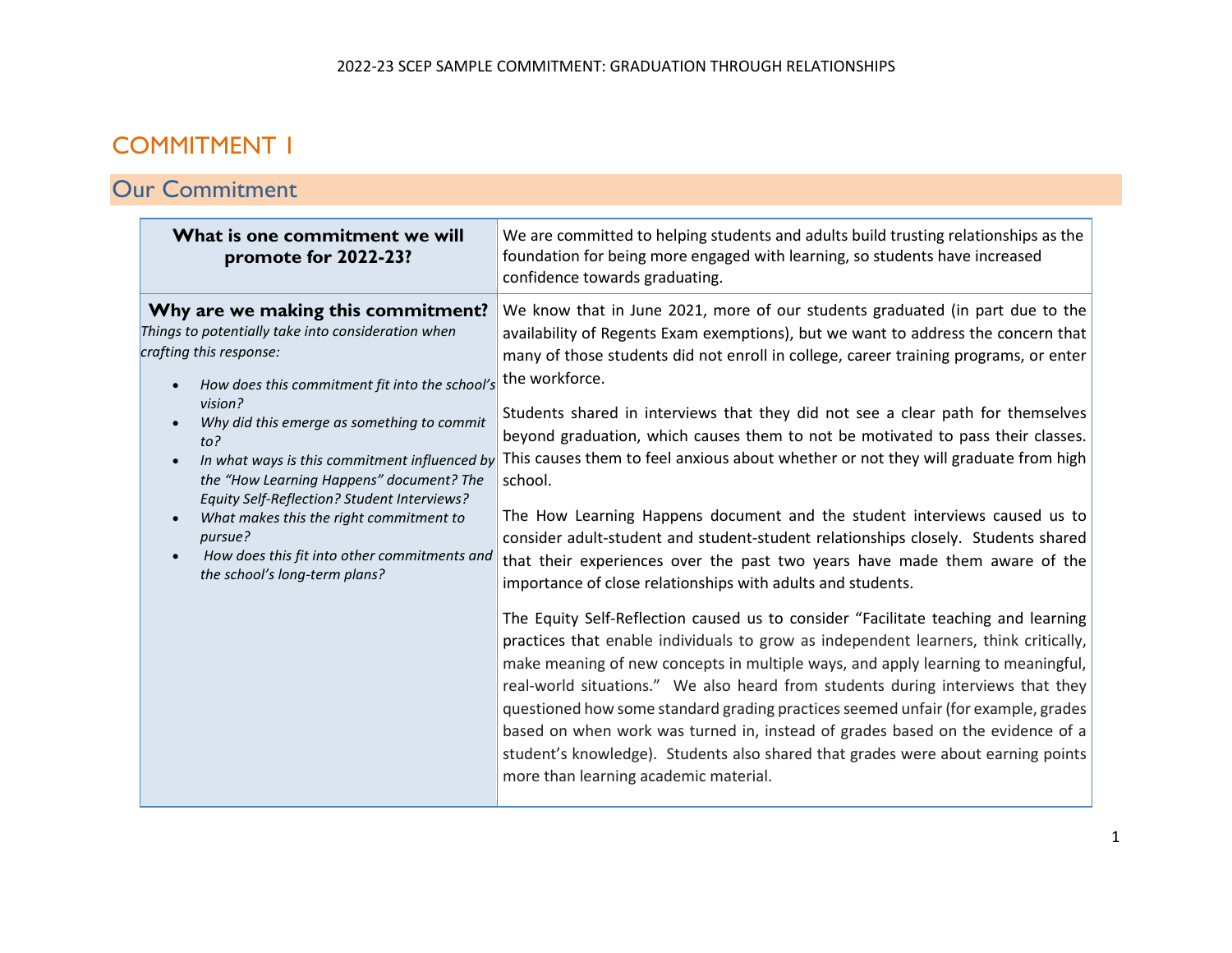# Key Strategies and Resources

| <b>STRATEGY</b>                                                                                                       | <b>METHODS</b>                                                                                                                                                                                                                          | <b>GAUGING SUCCESS</b>                                                                                                                                                                                                                                                                                                                                                                                                                                                                   | <b>RESOURCES</b>                                                                                                             |
|-----------------------------------------------------------------------------------------------------------------------|-----------------------------------------------------------------------------------------------------------------------------------------------------------------------------------------------------------------------------------------|------------------------------------------------------------------------------------------------------------------------------------------------------------------------------------------------------------------------------------------------------------------------------------------------------------------------------------------------------------------------------------------------------------------------------------------------------------------------------------------|------------------------------------------------------------------------------------------------------------------------------|
| What strategies<br>will we pursue as<br>part of this<br>commitment?                                                   | What does this strategy entail?                                                                                                                                                                                                         | What specifically will we look for during<br>the year to know that this strategy is<br>having the desired impact? (This could<br>include qualitative or quantitative data.)                                                                                                                                                                                                                                                                                                              | What resources<br>(Schedule, Space,<br>Money, Processes,<br>Individuals) are<br>necessary to<br>support these<br>strategies? |
| Prioritizing<br>mentoring<br>relationships for<br>students- as either<br>mentor or mentee                             | "Matchmaker" creating mentor mentee<br>connections<br>Mentors and mentees will have a<br>touchpoint twice each month<br>Scheduling regular progress checkpoints to<br>analyze survey and focus group data and<br>consider modifications | Mentoring survey (360 survey) to gather<br>details on efficacy of mentoring experience<br>- November<br>Staff facilitate focus groups with<br>mentors/mentees to gain insights into the<br>mentoring program and experiences<br>If this strategy is having the desired impact,<br>we hope to hear, through the survey and<br>student focus groups, that students are<br>experiencing stronger student-student<br>relationships as a result their experience in<br>the mentoring program. | Space for mentors<br>to meet with<br>mentees during and<br>outside of school<br>day                                          |
| Provide the<br>opportunity for<br>self-selecting staff<br>members to<br>investigate<br>equitable grading<br>practices | Conversation with peer or small group on<br>article/blog/podcast/video that<br>investigates an aspect of equitable grading<br>- teachers as researchers<br>Participating teachers pilot one or more<br>equitable grading practices      | Increased self-identified staff participating<br>in conversations about equitable grading<br>practices as the year progresses                                                                                                                                                                                                                                                                                                                                                            | Incentive- SIG funds<br>to pay staff (1 hour<br>per month, per staff<br>member, x10<br>months)                               |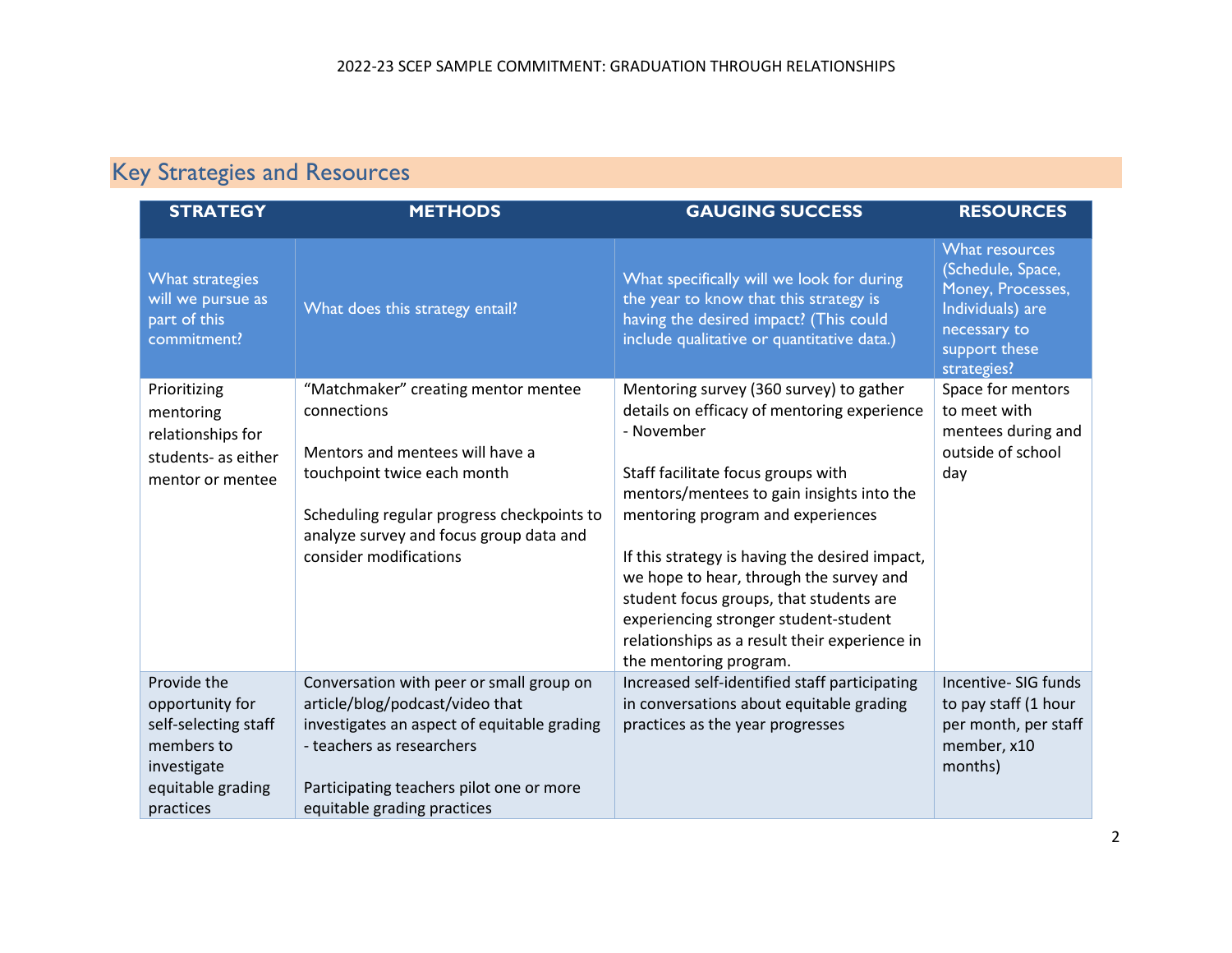### 2022-23 SCEP SAMPLE COMMITMENT: GRADUATION THROUGH RELATIONSHIPS

|                                                                           | Participating teachers share out to faculty<br>on how their grading philosophies and<br>practices have shifted and why.                                                                                                                                                                                                                                                                                                                                                 |                                                                                                                                                                              |                                                                                                |
|---------------------------------------------------------------------------|-------------------------------------------------------------------------------------------------------------------------------------------------------------------------------------------------------------------------------------------------------------------------------------------------------------------------------------------------------------------------------------------------------------------------------------------------------------------------|------------------------------------------------------------------------------------------------------------------------------------------------------------------------------|------------------------------------------------------------------------------------------------|
| Monitor the<br>"ABCs":<br>Attendance,<br>Behavior, Course<br>Performance. | Establish an early warning team with clear<br>roles<br>Establish team meeting protocol                                                                                                                                                                                                                                                                                                                                                                                  | Track frequency and profiles of students<br>who are receiving early warning system<br>interventions and consider practices that<br>could be stopped or amplified - September | Guidance and<br>administrators need<br>time in their<br>schedules to build<br>and monitor this |
|                                                                           | Schedule bi-weekly meetings<br>Consider tracking other indicators that may<br>have an impact on whether or not a<br>student completes high school<br>(achievement test scores, homelessness,<br>involvement with criminal justice system,<br>Limited English proficiency, Involvement<br>with social services or foster care, Reports<br>of substance abuse, overage for grade<br>level, pregnancy/teen parenthood, migrant<br>status, Adverse Childhood Experiences ). | Staff will have a better understanding of<br>the correlation between different<br>indicators and high school completion.                                                     | early warning<br>system                                                                        |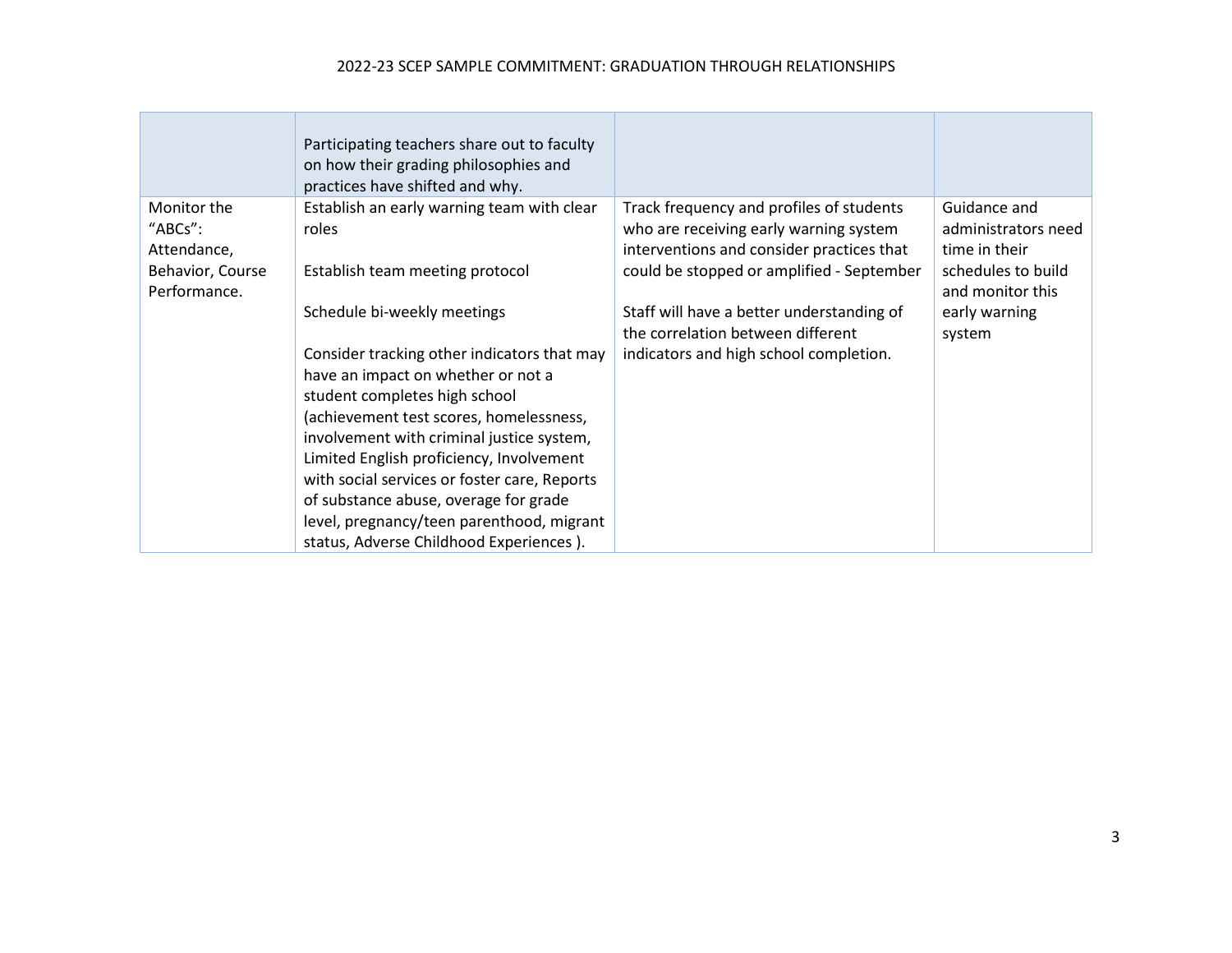## End-of-the-Year Desired Outcomes

Schools teams are invited to consider if the belief statements shared below connect to this commitment. Since each commitment is unique, school teams should decide how progress about this commitment might be noted. If the team's answer to a "we believe" prompt is no, that section should be left blank.

|                       | Survey Question(s) or Statement(s)                                                                            | Desired response |
|-----------------------|---------------------------------------------------------------------------------------------------------------|------------------|
| <b>Student Survey</b> | My school has helped me develop the skills and knowledge I will need after I<br>graduate. (Previous Year 52%) | 70%              |
|                       | The things I am learning about in school are relevant to me. (Previous Year 30%)                              | 65%              |
|                       | I have a trusting relationship with more than one adult at school. (Previous Year<br>41%)                     | 70%              |
|                       | Teachers grade assignments fairly (Previous Year 61%)                                                         | 75%              |
| <b>Staff Survey</b>   | I feel that I have the freedom to try innovative methods for better learning.<br>(Previous Year 51%)          | 70%              |
| <b>Family Survey</b>  | My child often worries about their academic future. (Previous Year 45%)                                       | 15%              |

### We believe these survey responses will give us good feedback about our progress with this commitment: